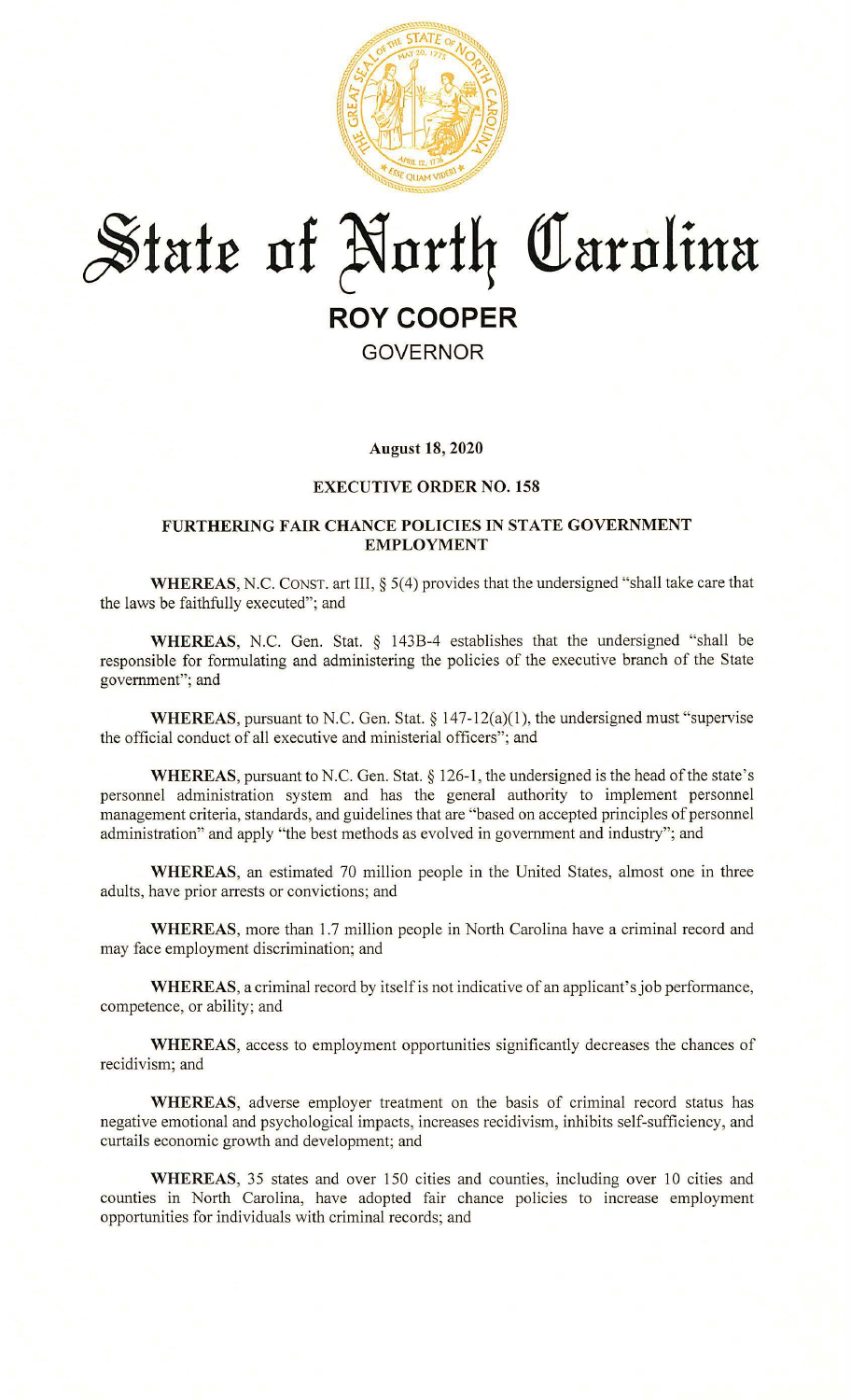**WHEREAS,** the undersigned has found that the State's interests are well-served in combatting discrimination, harassment, and retaliation, while recruiting and retaining talented state employees; and

**WHEREAS,** additional action is necessary to ensure that individuals with criminal records are not discriminated against when state government employment decisions are rendered.

**NOW, THEREFORE,** by the authority vested in me as Governor by the Constitution and the laws of the State of North Carolina, **IT IS ORDERED:** 

#### **Section 1. Purpose**

It shall be the policy of the Office of the Governor and State Agencies as defined herein to promote workforce development and render decisions regarding employment benefits, employment classification, hiring, promotion, leave, reallocation, reinstatement, salary, transfer or other similarly significant employment matters on the basis of merit.

#### **Section 2. Definitions**

- a. "Guidance": A statement within the scope of one or more of the sub-subdivisions of N.C. Gen. Stat. § 150B-2(8a)a-l.
- b. "Employment Decision": An employer decision regarding a position requiring a job application.
- c. "State Agency": Any North Carolina department, agency, board, commission, or committee for which the undersigned has oversight responsibility.

#### **Section 3. State Agency Responsibilities**

- a. A State Agency is prohibited from inquiring into an individual's criminal history during the initial stages of an Employment Decision process and shall remove criminal history questions from its employment applications.
- b. When making an Employment Decision, a State Agency is prohibited from considering the following: (i) expunged or pardoned convictions, (ii) charges or convictions that do not relate to the underlying employment matter, (iii) arrests not resulting in a conviction, or (iv) charges resulting in dismissal or not guilty.
- c. State Agencies may conduct a background check, inquire into, or consider a desired candidate's criminal history at a later point in the Employment Decision process, but not prior to the completion of the initial job interview for the candidate.
- d. State employment decisions shall not be based on the criminal history of an individual unless that criminal history is demonstrably job-related and consistent with business necessity associated with the position, or if state or federal law prohibits hiring an individual with certain criminal convictions for a particular position.
- e. Subject to Sections  $3(a) 3(d)$  of this Executive Order, unless prohibited by state or federal law, including, but not limited to, the Fair Credit Reporting Act ("FCRA") and the Prison Rape Elimination Act ("PREA''), a State Agency shall provide an applicant with a copy of the applicant's criminal record and a copy of "Summary of Your Rights Under the Fair Credit Reporting Act," if the State Agency obtains a copy of the record during the Employment Decision process. A State Agency shall also allow an applicant with a criminal record a reasonable opportunity to explain the circumstances surrounding their relevant conviction(s) and provide any proof of rehabilitation, including a certificate of relief.
- f. This Section shall not apply to positions in which a criminal conviction would legally preclude the person from employment in the particular job applied for by the applicant.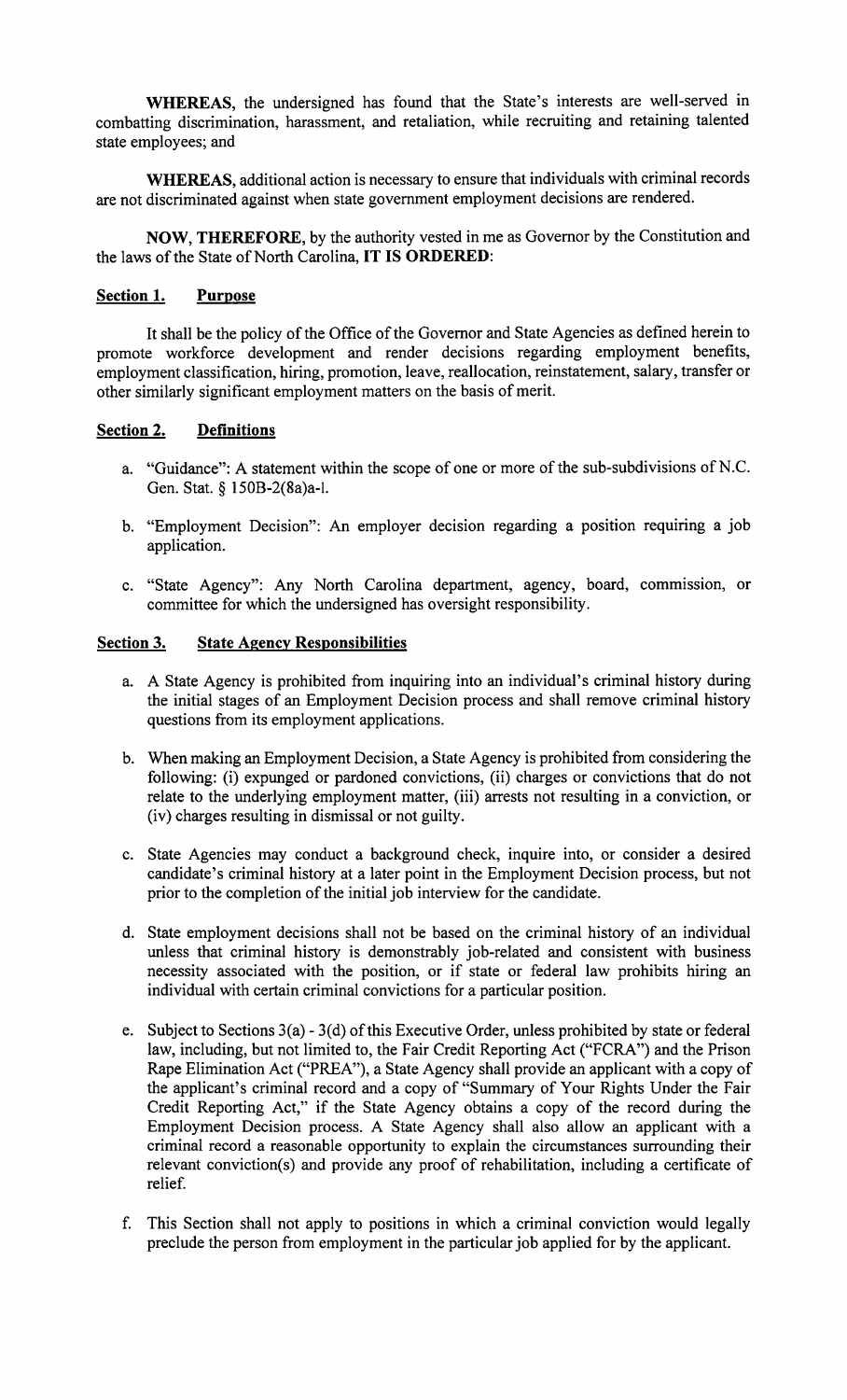- g. All State Agencies shall comply with Section 3 of this Executive Order by November 1, 2020. At a minimum, the State Agencies shall include the following:
	- i. Establish a process for State Agency positions subject to this Executive Order. Consistent with this process, a State Agency may conduct a background check, and inquire into or consider a desired candidate's criminal history only after completing a job interview in the employment decision process; and
	- 11. Set forth criteria considering an applicant's criminal history following the completion of a job interview and any related background checks. Such criteria shall be informed by the U.S. Equal Employment Opportunity Commission's Enforcement Guidance on the Consideration of Arrest and Conviction Records in Employment Decisions under Title VII of the Civil Rights Act. The Office of State Human Resources ("OSHR") will provide guidance to aid in the development of these standards.
- h. The North Carolina Department of Administration ("DOA") shall study the feasibility of implementing a fair chance hiring policy that would extend to businesses that contract with the state. In conducting this study, DOA should take action to better understand at least the following:
	- i. The hiring policies of businesses that currently contract with the state;
	- ii. Training that would need to be offered to state contractors to assist them in effectively implementing a fair chance hiring policy;
	- iii. The means by which a fair chance hiring policy for state contractors would be enforced; and
	- iv. The impact a state contractor fair chance hiring policy would have, not only for businesses, but for justice-involved individuals as well.

DOA shall submit a report on its findings to the Office of the Governor by January 31, 2021.

#### **Section 4. OSHR Responsibilities**

- a. OSHR shall amend the state application for employment to support the requirements of the Executive Order by November 1, 2020.
- b. OSHR shall ensure all relevant State Agency managers and staff understand their obligations under this Executive Order and provide training to assist State Agencies and State Agency personnel in implementing this Executive Order.
- c. Agencies are responsible for reporting data related to this Executive Order to OSHR as requested. OSHR shall submit a report with this data to the Governor's Office and the State Reentry Council Collaborative annually.
- d. OSHR shall address any other matters to ensure State Agency compliance with this Executive Order.

#### **Section 5. Miscellaneous**

- a. This Executive Order does not create a private right of action.
- b. This Executive Order shall not be interpreted to supersede or preempt federal or state laws, rules or regulations.
- c. This Executive Order shall not apply to positions in which a criminal conviction precludes the person from employment in the particular job applied for by the applicant, including but not limited to positions: 1) requiring a security clearance or having access to sensitive public safety and security information; 2) requiring certification by the NC Criminal Justice